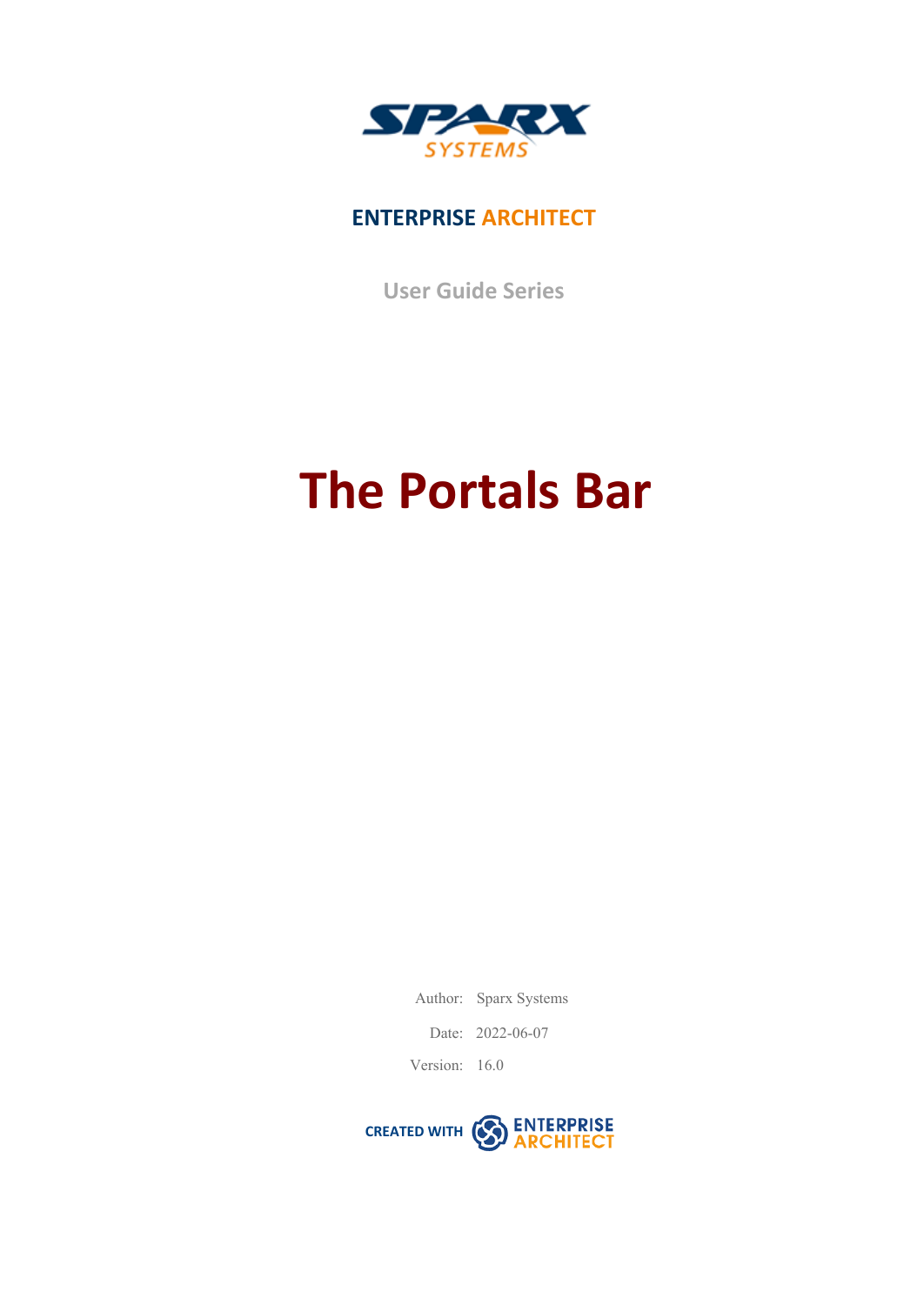### **Table of Contents**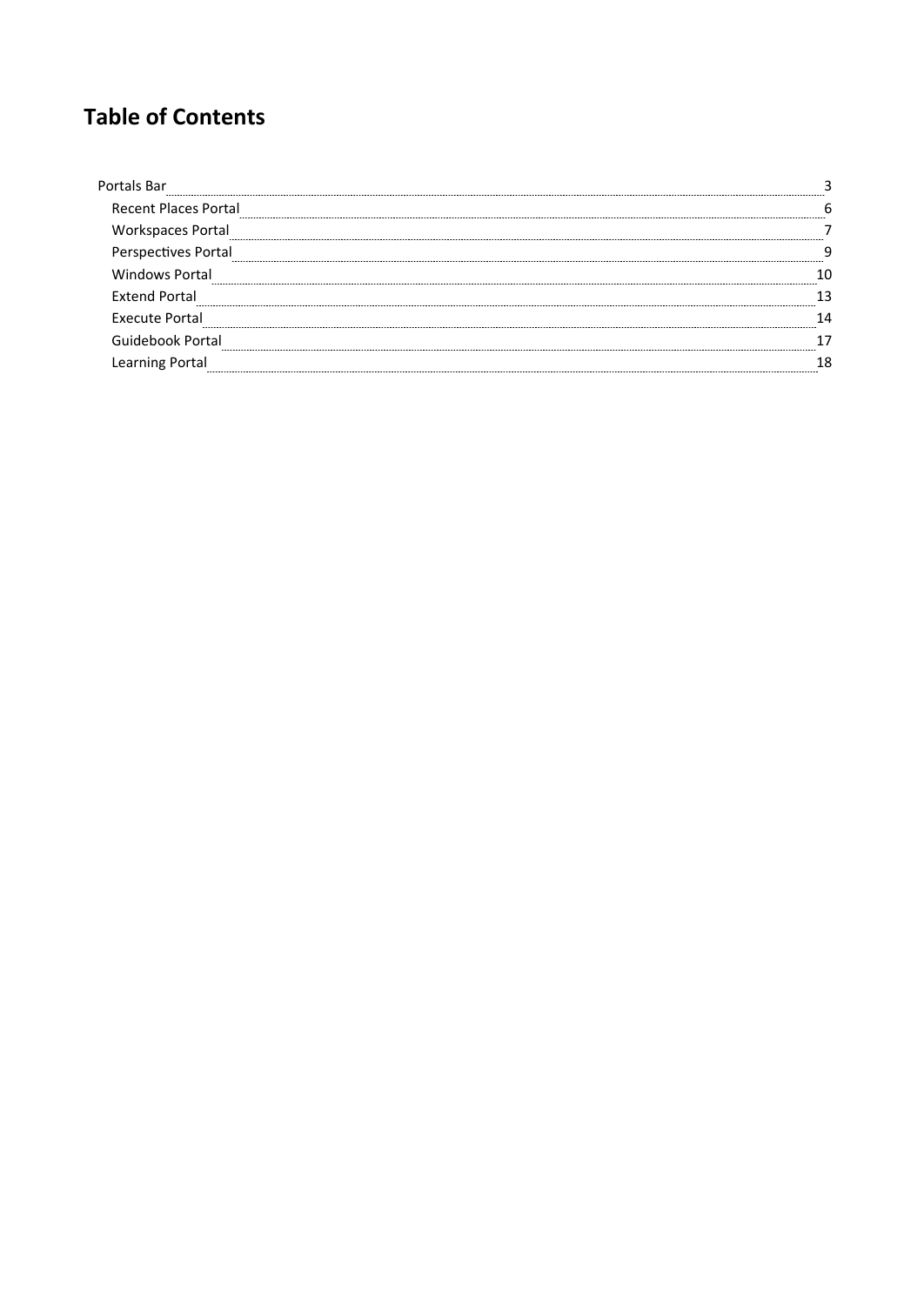### **Portals Bar**

The Portals provide a high level, logical grouping of Enterprise Architect's tools and facilities, to form an entry point into specific features that you might need to apply. They provide access to common tools, custom searches, window layouts and Perspectives. For example, if you want to run searches for particular information in the model, or access the windows that are appropriate to a particular set of actions, you can selecta Portal to identify and provide access to those facilities. This makes it easier to set up a work environment within the system, and carry out your tasks in a smooth sequence.

#### **Access**

| Ribbon                    | Explore > Portals > <select portal=""><br/>Start &gt; Application &gt; Design &gt; Portals : &lt; Portal &gt; button   &lt; Portal &gt;</select> |
|---------------------------|--------------------------------------------------------------------------------------------------------------------------------------------------|
| <b>Keyboard Shortcuts</b> | $Shift+Alt+P$                                                                                                                                    |
| Other                     | $-1$<br>Navigator Toolbar : $\equiv$ .<br>. Portals                                                                                              |

### **The Portals window**

The Portals window displays on either the left- or right-hand side of the Enterprise Architect work area. It contains the currently-selected Portal and, under the title bar, a Portal selection button for changing the selected Portal.

Once the Portals window is displayed, it remains visible until you specifically select to hide it, orto auto hide it as a tab on the side of the display, using the Portals window context menu options (see the *Portals Window Context Menu* table later in this topic).

### **Portals**

The system currently provides eight Portals, each consisting of a collapsible hierarchy of option groups and options. If a Portal is too long to display the entire contents at once, a scroll button displays at the top and/or bottom of the Portal. Click on these buttons to scroll the Portal contents up or down (or use the scroll wheel on your mouse, or the keyboard arrow keys).

| Portal        | <b>Description</b>                                                                                                                                                                                                                    |
|---------------|---------------------------------------------------------------------------------------------------------------------------------------------------------------------------------------------------------------------------------------|
| Recent Places | Provides links to recently viewed diagrams, documents and files. Links are<br>grouped into these categories:<br><b>Current Diagrams</b><br>$\bullet$<br><b>Recent Diagrams</b><br>$\bullet$<br>Documents<br>$\bullet$<br>Recent Files |
|               |                                                                                                                                                                                                                                       |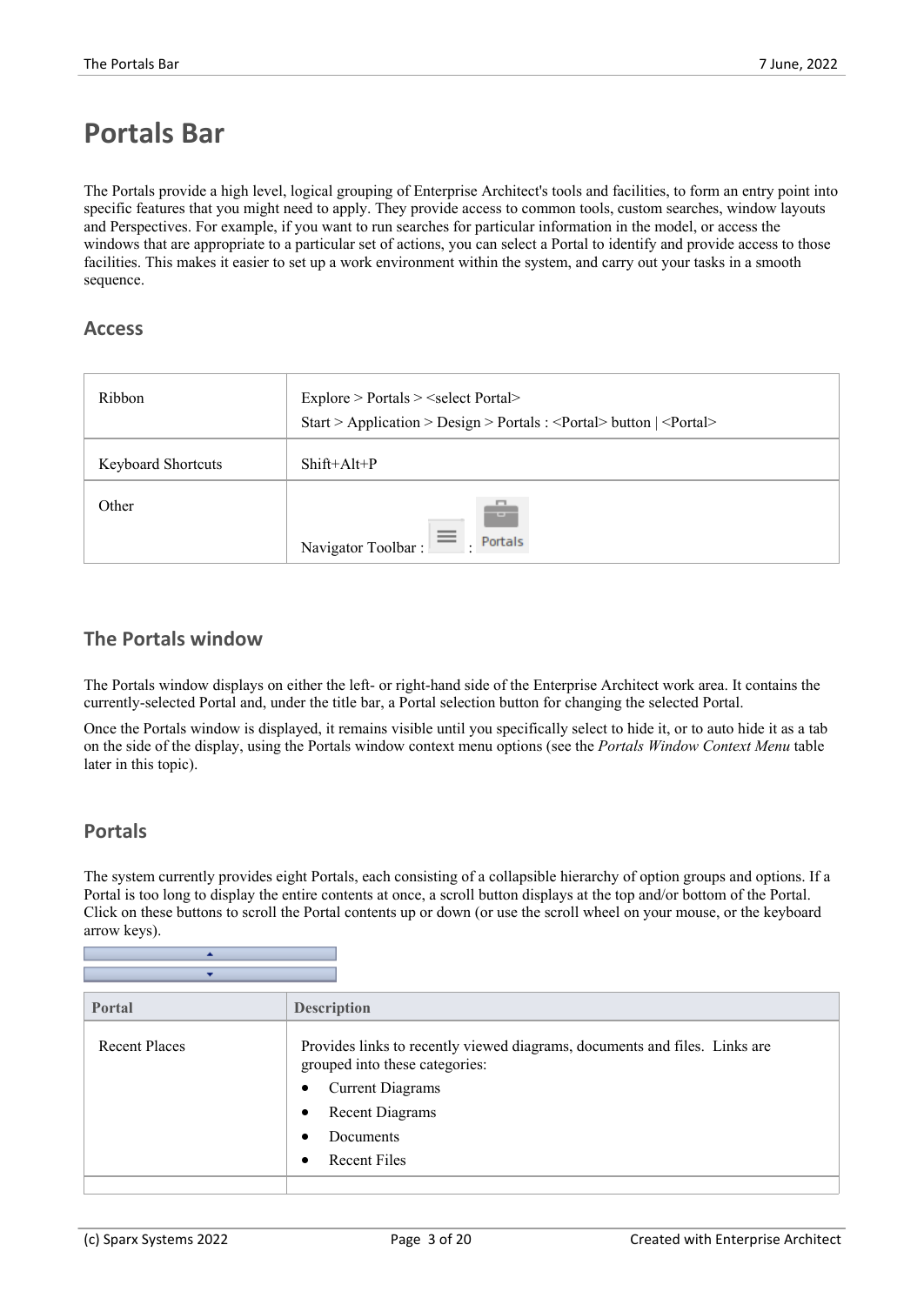| Workspaces   | Provides links to the system-provided workspaces that you might use to lay out the                                                                                                                                                                                                                                         |
|--------------|----------------------------------------------------------------------------------------------------------------------------------------------------------------------------------------------------------------------------------------------------------------------------------------------------------------------------|
|              | Enterprise Architect work area, and to any workspaces that you have created<br>yourself. The categories provided are:                                                                                                                                                                                                      |
|              | Customized ('My Workspaces')                                                                                                                                                                                                                                                                                               |
|              | Core                                                                                                                                                                                                                                                                                                                       |
|              | Design                                                                                                                                                                                                                                                                                                                     |
|              | Software                                                                                                                                                                                                                                                                                                                   |
|              | Simulation                                                                                                                                                                                                                                                                                                                 |
|              | Construction                                                                                                                                                                                                                                                                                                               |
|              | <b>BABOK</b>                                                                                                                                                                                                                                                                                                               |
| Perspectives | Provides a wide range of model Patterns from which you can generate model<br>structures for particular areas of work. The Patterns are organized into groups<br>within Perspectives, and presented for selection through the Start Page 'Create from<br>Pattern' tab (Model Wizard), and through the 'New Diagram' dialog. |
| Windows      | Provides links to the Enterprise Architect windows that you might use. The<br>windows are grouped under the areas of:                                                                                                                                                                                                      |
|              | Exploring the model                                                                                                                                                                                                                                                                                                        |
|              | Properties                                                                                                                                                                                                                                                                                                                 |
|              | Diagrams                                                                                                                                                                                                                                                                                                                   |
|              | <b>Specialized Tools</b>                                                                                                                                                                                                                                                                                                   |
|              | Trace                                                                                                                                                                                                                                                                                                                      |
|              | Collaborate                                                                                                                                                                                                                                                                                                                |
|              | Test                                                                                                                                                                                                                                                                                                                       |
|              | Task<br>٠                                                                                                                                                                                                                                                                                                                  |
|              | Maintenance                                                                                                                                                                                                                                                                                                                |
|              | Templates                                                                                                                                                                                                                                                                                                                  |
| Extend       | Lists the MDG Technologies currently active in your model - such as ArcGIS or<br>NIEM - and for each one provides links to the facilities for working with those<br>technologies within Enterprise Architect.                                                                                                              |
| Execute      | Provides a wide range of options that help you to:                                                                                                                                                                                                                                                                         |
|              | Perform Execution Analysis on your model - building and running the<br>Analyzer scripts                                                                                                                                                                                                                                    |
|              | Record, Profile, Debug and Simulate the execution of your modeled<br>application                                                                                                                                                                                                                                           |
|              | Access various windows that display specific aspects of debugging and<br>simulating an application                                                                                                                                                                                                                         |
|              | Create and edit code for your application<br>٠                                                                                                                                                                                                                                                                             |
| Guidebook    | Provides links to the library of Enterprise Architect User Guides in PDF format.<br>The Portal initially displays with ten categories of document, each of which can be<br>expanded to a list of the PDF documents in that category.                                                                                       |
| Learning     | Provides links to either the web version of the Enterprise Architect User Guide, or<br>the locally-installed Help if you have downloaded that. The Portal also provides<br>links to a number of useful web pages on the Sparx Systems website, such as the<br>Resources, Tutorials, Webinars and Video Demos pages.        |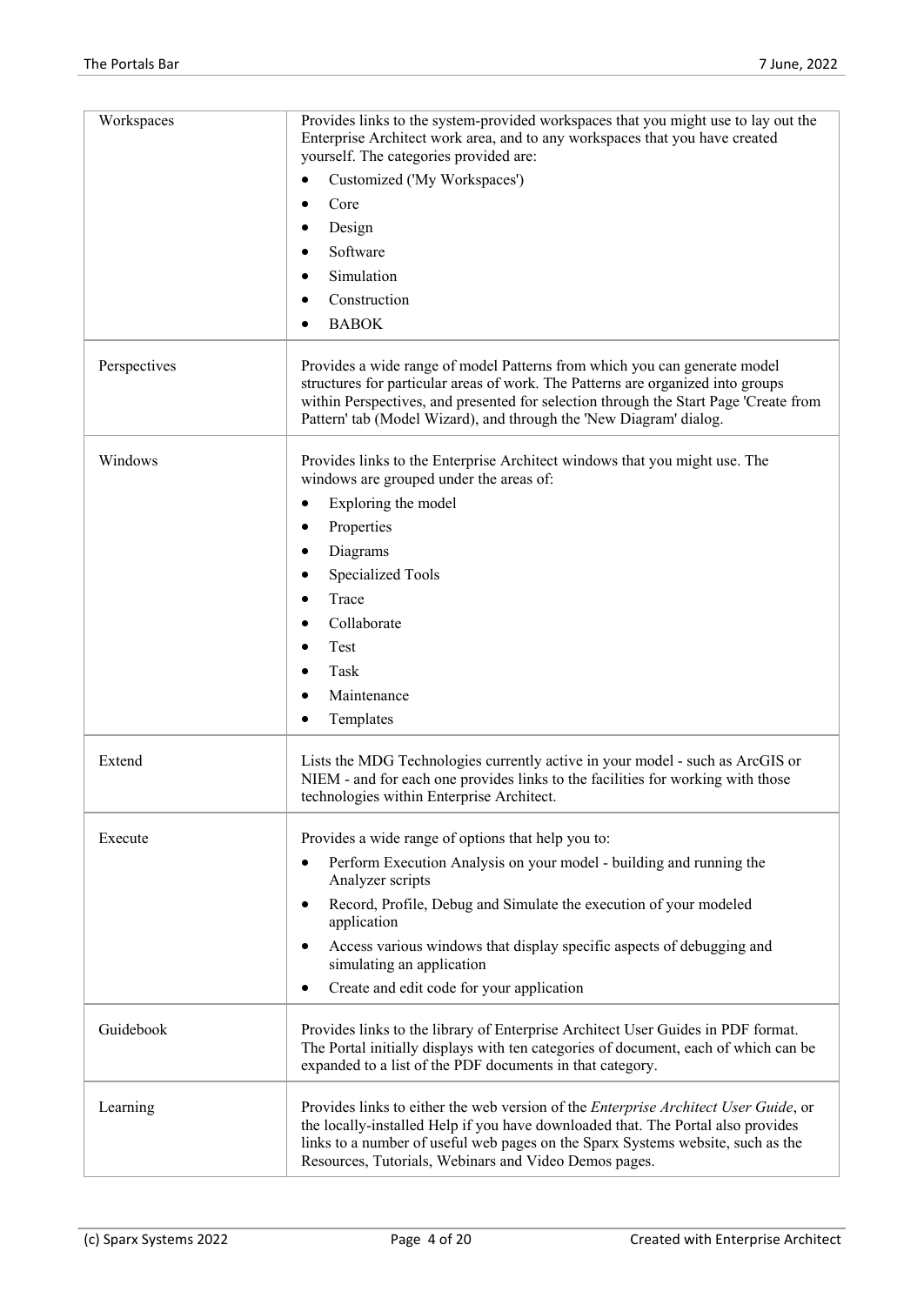### **Portals Window Context Menu**

Right-click on the Portals window title bar to display the context menu. You can select the options in this table:

| <b>Portal</b>          | <b>Description</b>                                                                                                                                                                                   |
|------------------------|------------------------------------------------------------------------------------------------------------------------------------------------------------------------------------------------------|
| Dock Left              | Docks the Portals window on the left hand side of the work area.                                                                                                                                     |
| Dock Right             | Docks the Portals window on the right hand side of the work area.                                                                                                                                    |
| Auto Hide              | Condenses the Portals window to a tab on the edge of the work area. Mouse-over<br>the tab to re-open the Portals window, move the cursor off the window to return it<br>to a tab.                    |
| Hide                   | Hides - and effectively closes - the Portals window. To re-open the window, select<br>the appropriate option under the 'Explore > Portals' ribbon icon or the appropriate<br>icon on the Start page. |
| Auto Collapse Groups   | Automatically collapses the currently-selected group of options when you expand<br>another group.                                                                                                    |
| $\le$ list of portals> | If you right-click anywhere in the Portals window other than the window title, the<br>list of Portals displays. Click on a Portal name to change to that portal in the<br>window.                    |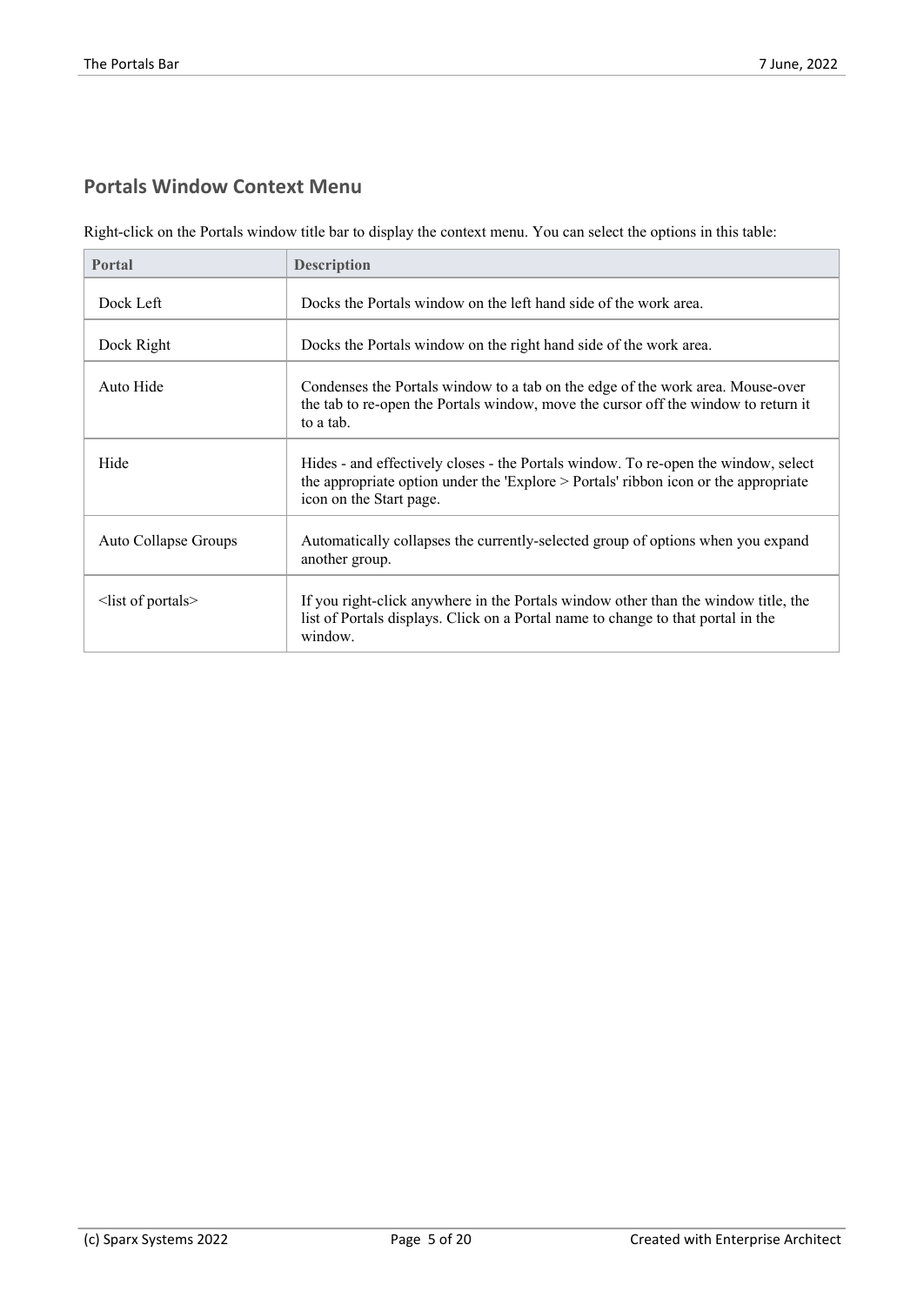# **Recent Places Portal**

Provides links to recently viewed diagrams, documents and files. Clicking the link will re-open the selected item in the appropriate window. Links are grouped into these categories:

- Current Diagrams
- Recent Diagrams
- Documents
- **Recent Files**

#### **Access**

| Ribbon                    | Explore > Portals   Recent Places                                                               |
|---------------------------|-------------------------------------------------------------------------------------------------|
| <b>Keyboard Shortcuts</b> | $\equiv$ Perspective<br>▼<br>$Shift+Alt+P:$<br><b>Recent Places</b>                             |
| Other                     | - - -<br>$\equiv$<br>$\equiv$ Perspective<br>Portals.<br>Navigator Toolbar:<br>Recent<br>Places |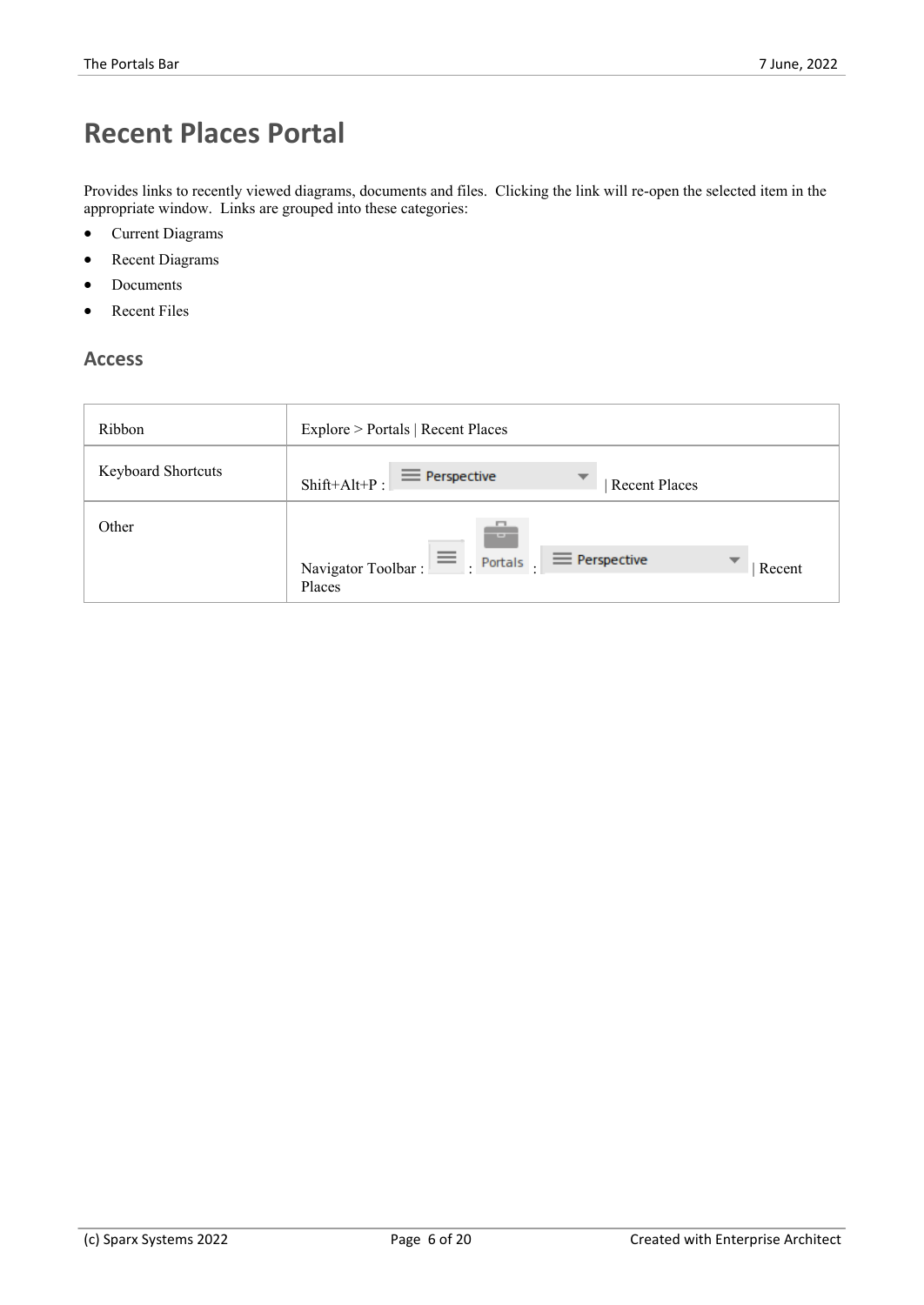# **Workspaces Portal**

Provides links to the system-provided workspaces that you might use to lay out the Enterprise Architect work area, and to any workspaces that you have created yourself. The categories provided are:

- · Customised ('My Workspaces')
- · Core
- Design
- Software
- **Simulation**
- **Construction**
- · BABOK

#### **Access**

| Ribbon                    | Explore > Portals > Workspaces                                                                             |
|---------------------------|------------------------------------------------------------------------------------------------------------|
| <b>Keyboard Shortcuts</b> | $\equiv$ Perspective<br>▼<br>$Shift+Alt+P:$<br>Workspaces                                                  |
| Other                     | -<br><b>STATISTICS</b><br>$\equiv$<br>$\equiv$ Perspective<br>Portals.<br>Navigator Toolbar:<br>Workspaces |

| Category      | <b>Options</b>                                                                                                                                         |
|---------------|--------------------------------------------------------------------------------------------------------------------------------------------------------|
| My Workspaces | This section provides the Workspaces that you have customized for your particular<br>use on the 'My Workspaces' tab of the 'Workspace Layouts' dialog. |
| Core          | The options in this category apply some of the basic workspaces to your work area.<br>These include:                                                   |
|               | <b>Basic Diagramming</b><br>٠                                                                                                                          |
|               | Collaborate<br>$\bullet$                                                                                                                               |
|               | Core Modeling<br>٠                                                                                                                                     |
|               | Default<br>٠                                                                                                                                           |
|               | Explore<br>٠                                                                                                                                           |
|               | Wide View<br>$\bullet$                                                                                                                                 |
| Design        | The options in this category apply some of the model design workspaces to your<br>work area. These include:                                            |
|               | Database Modeling<br>٠                                                                                                                                 |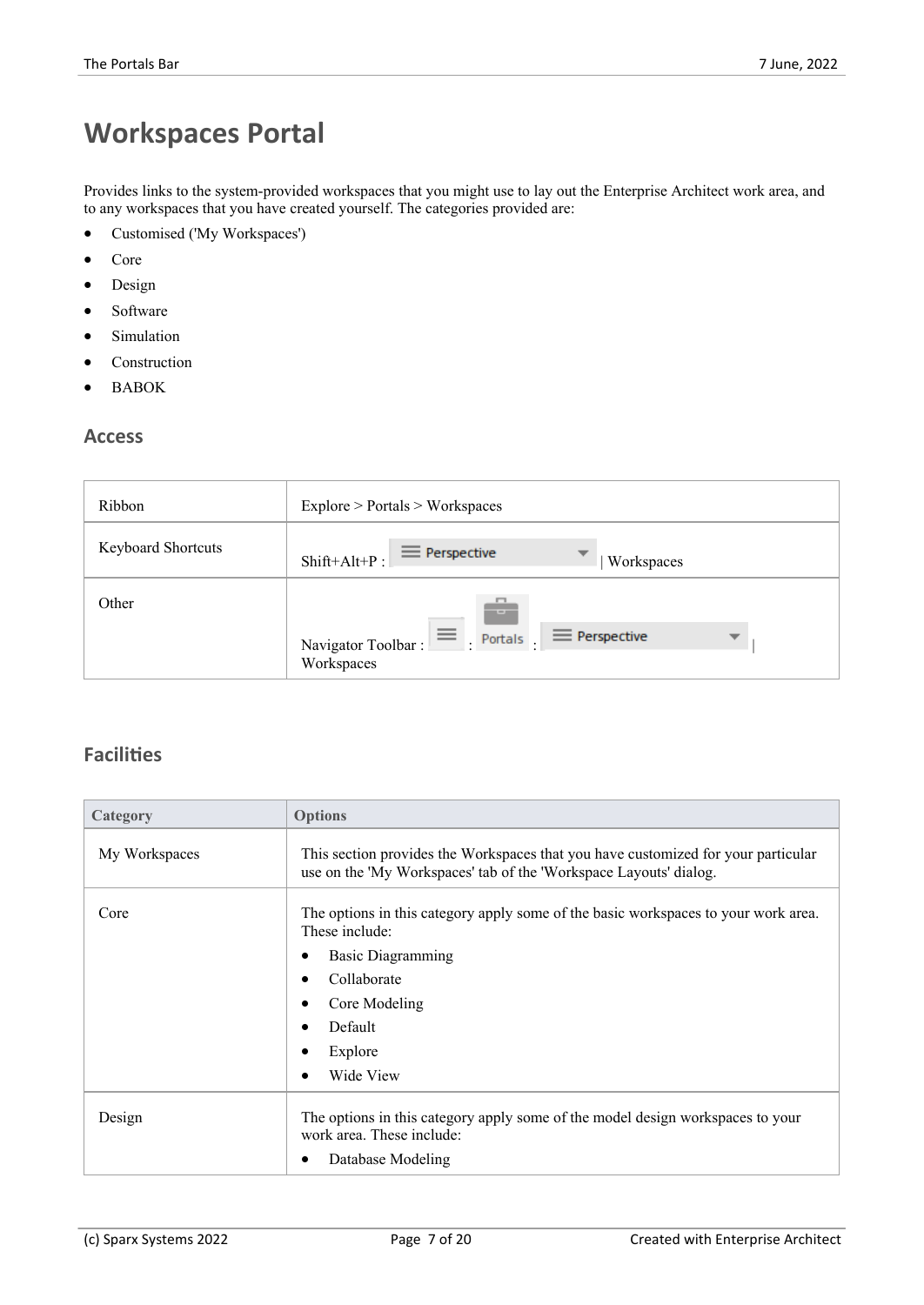|                    | Gap Analysis<br>$\bullet$                                                                                           |
|--------------------|---------------------------------------------------------------------------------------------------------------------|
|                    | Requirements<br>$\bullet$                                                                                           |
|                    | Schema Design<br>$\bullet$                                                                                          |
|                    | Trace by Matrix<br>$\bullet$                                                                                        |
|                    | Use Case Modeling<br>$\bullet$                                                                                      |
| Software           | The options in this category apply some of the software development workspaces to<br>your work area. These include: |
|                    | Code Editing<br>$\bullet$                                                                                           |
|                    | Debug<br>$\bullet$                                                                                                  |
|                    | Profile<br>$\bullet$                                                                                                |
|                    | Record<br>$\bullet$                                                                                                 |
|                    | Software Engineering<br>$\bullet$                                                                                   |
|                    | Testpoints<br>$\bullet$                                                                                             |
|                    | <b>XSLT</b> Debugging<br>$\bullet$                                                                                  |
| Simulation         | The options in this category apply some of the simulation workspaces to your work<br>area. These include:           |
|                    | <b>BPSim</b><br>$\bullet$                                                                                           |
|                    | DMN-Sim<br>$\bullet$                                                                                                |
|                    | Simulation<br>$\bullet$                                                                                             |
|                    | SysML-Sim<br>$\bullet$                                                                                              |
| Construction       | The options in this category apply some of the project construction workspaces to<br>your work area. These include: |
|                    | Change<br>$\bullet$                                                                                                 |
|                    | Maintenance<br>$\bullet$                                                                                            |
|                    | Resource Management<br>$\bullet$                                                                                    |
|                    | Support<br>$\bullet$                                                                                                |
|                    | Task Management<br>$\bullet$                                                                                        |
|                    | Testing<br>$\bullet$                                                                                                |
|                    | Work Items<br>$\bullet$                                                                                             |
| <b>BABOK</b> Guide | The 'BABOK Reader' option applies the BABOK workspace to your work area.                                            |
|                    |                                                                                                                     |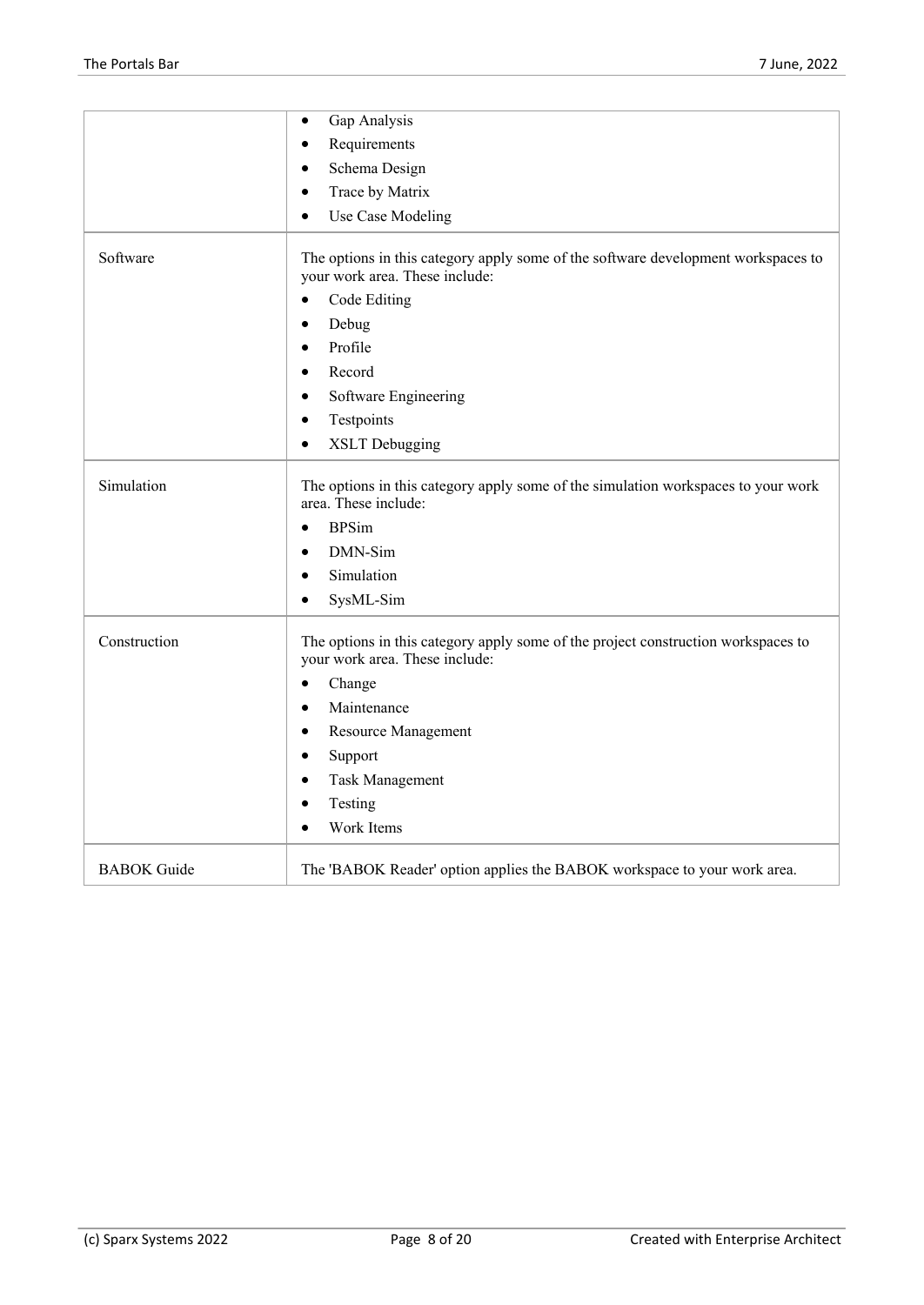### **Perspectives Portal**

The Perspective Portal provides a number of work Perspectives grouped by general work area. Each Perspective filters the modeling windows and dialogs to present only the modeling Patterns you might use in the work defined by the Perspective. When you select a Perspective the Model Wizard displays (the Start Page 'Create from Pattern' tab), providing the model templates that you might use to initially create a model supporting the type of work.

For example, if you select the 'Construction > Kanban' Perspective the Model Wizard presents three Kanban Patterns for one-stage, two-stage and three-stage workflows. As you open or refresh other windows, such as the 'New Diagram' dialog, the objects you can initially select are filtered to provide - in this example - only Patterns for developing Kanban diagrams.

The Perspectives you can select from the Portal, the Patterns they provide, and the facilities for managing Perspectives are described in the *Model Perspectives* Help topic.

#### **Access**

| Ribbon                    | Explore > Portals   Perspectives                                                                        |
|---------------------------|---------------------------------------------------------------------------------------------------------|
| <b>Keyboard Shortcuts</b> | $\equiv$ Perspective<br>▼<br>$Shift+Alt+P:$<br>Perspective                                              |
| Other                     | <b>COLLECTIVE</b><br>$\equiv$<br>$\equiv$ Perspective<br>Portals .<br>Navigator Toolbar:<br>Perspective |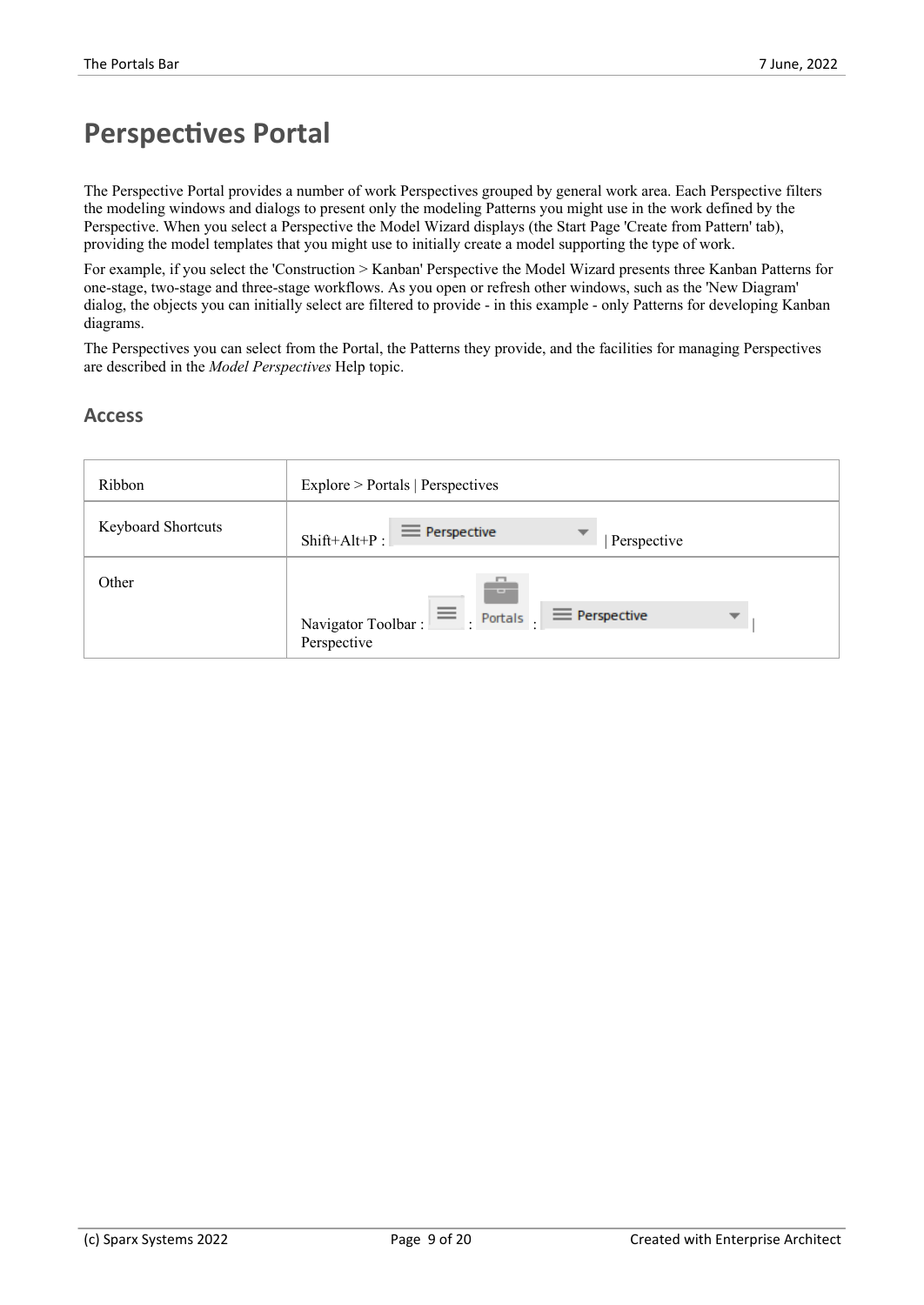# **Windows Portal**

Provides links to the Enterprise Architect windows you use to navigate through, develop and manage your models.

### **Access**

| Ribbon                    | Explore > Portals > Windows                                                                                           |
|---------------------------|-----------------------------------------------------------------------------------------------------------------------|
| <b>Keyboard Shortcuts</b> | $\equiv$ Perspective<br>$\overline{\phantom{a}}$<br>$Shift+Alt+P:$<br>Window                                          |
| Other                     | F.<br>$-1$<br>$\equiv$<br>$\equiv$ Perspective<br>$\overline{\phantom{a}}$<br>Portals<br>Navigator Toolbar:<br>Window |

| <b>Type</b> | <b>Facilities</b>                                                                                                                                                                                                                                   |
|-------------|-----------------------------------------------------------------------------------------------------------------------------------------------------------------------------------------------------------------------------------------------------|
| Explore     | Provides links to display the:<br>Project<br>tabs of the Browser<br>$\rightarrow$<br>Context<br>window<br>$\rightarrow$<br>Resources }<br>'Details' tab of the Inspector window<br>Navigator<br>Model Search<br>File Search<br>System Output window |
| Properties  | Provides access to these facilities:<br>Properties window main tab<br>Notes dialog<br>'Tags' tab of the Properties window<br>Summary screen<br>Document window<br>Features dialog<br>Requirements window                                            |
| Diagram     | Provides access to these facilities:<br>Filters and Layers<br>Pan and Zoom window<br>Diagram Layout tools                                                                                                                                           |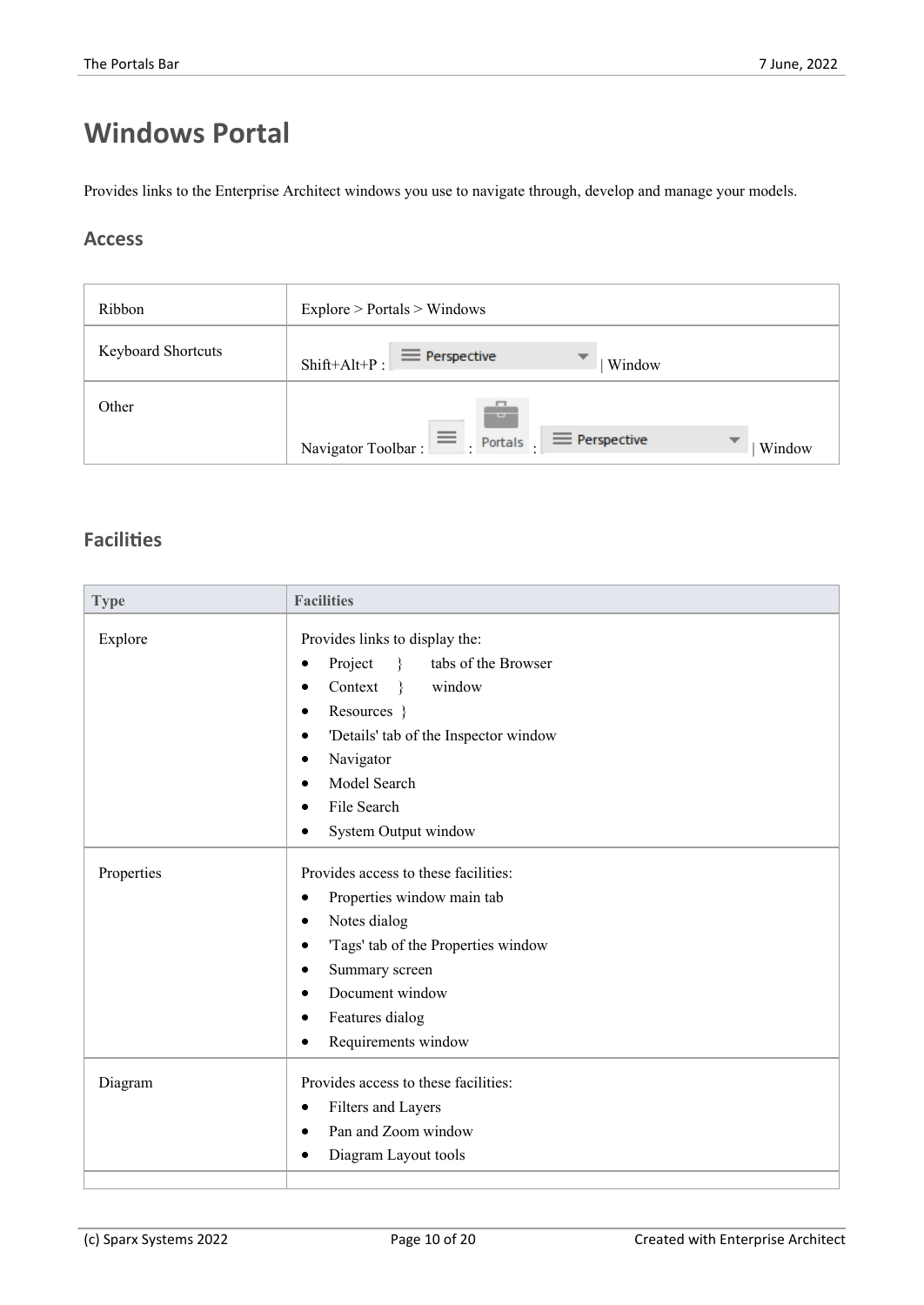| <b>Specialized Tools</b> | Provides access to these facilities:                                                                  |
|--------------------------|-------------------------------------------------------------------------------------------------------|
|                          | Specification Manager                                                                                 |
|                          | Scenario Builder                                                                                      |
|                          | Constraints, through the Responsibility window                                                        |
|                          | Decision Table Editor                                                                                 |
|                          | Database Builder<br>٠                                                                                 |
|                          | Schema Composer                                                                                       |
| Trace                    | Provides access to these facilities:                                                                  |
|                          | The Traceability window                                                                               |
|                          | Relationships window<br>٠                                                                             |
|                          | Relationship Matrix                                                                                   |
|                          | Gap Analysis Matrix                                                                                   |
| Collaborate              | Provides access to these team communication facilities:                                               |
|                          | <b>Finding All Reviews</b>                                                                            |
|                          | Finding All Discussions<br>٠                                                                          |
|                          | <b>Conducting Reviews</b>                                                                             |
|                          | <b>Conducting Discussions</b>                                                                         |
|                          | Model Mail                                                                                            |
|                          | Calendar                                                                                              |
|                          | Chat                                                                                                  |
|                          | Model Library                                                                                         |
| Test                     | Provides the facilities to create and review Tests of all types supported by<br>Enterprise Architect. |
| Task                     | Provides access to these facilities:                                                                  |
|                          | Project Gantt Chart<br>٠                                                                              |
|                          | Personal Gantt Chart                                                                                  |
|                          | Resource List                                                                                         |
| Maintenance              | Provides access to the facilities for recording and managing:                                         |
|                          | Changes                                                                                               |
|                          | Defects                                                                                               |
|                          | Issues                                                                                                |
|                          | Tasks                                                                                                 |
|                          | Events                                                                                                |
|                          | Decisions                                                                                             |
|                          | Effort                                                                                                |
|                          | Risks                                                                                                 |
|                          | Metrics                                                                                               |
| Templates                | Provides access to the facilities for maintaining:                                                    |
|                          | Code Engineering Templates<br>٠                                                                       |
|                          | <b>DDL</b> Templates                                                                                  |
|                          |                                                                                                       |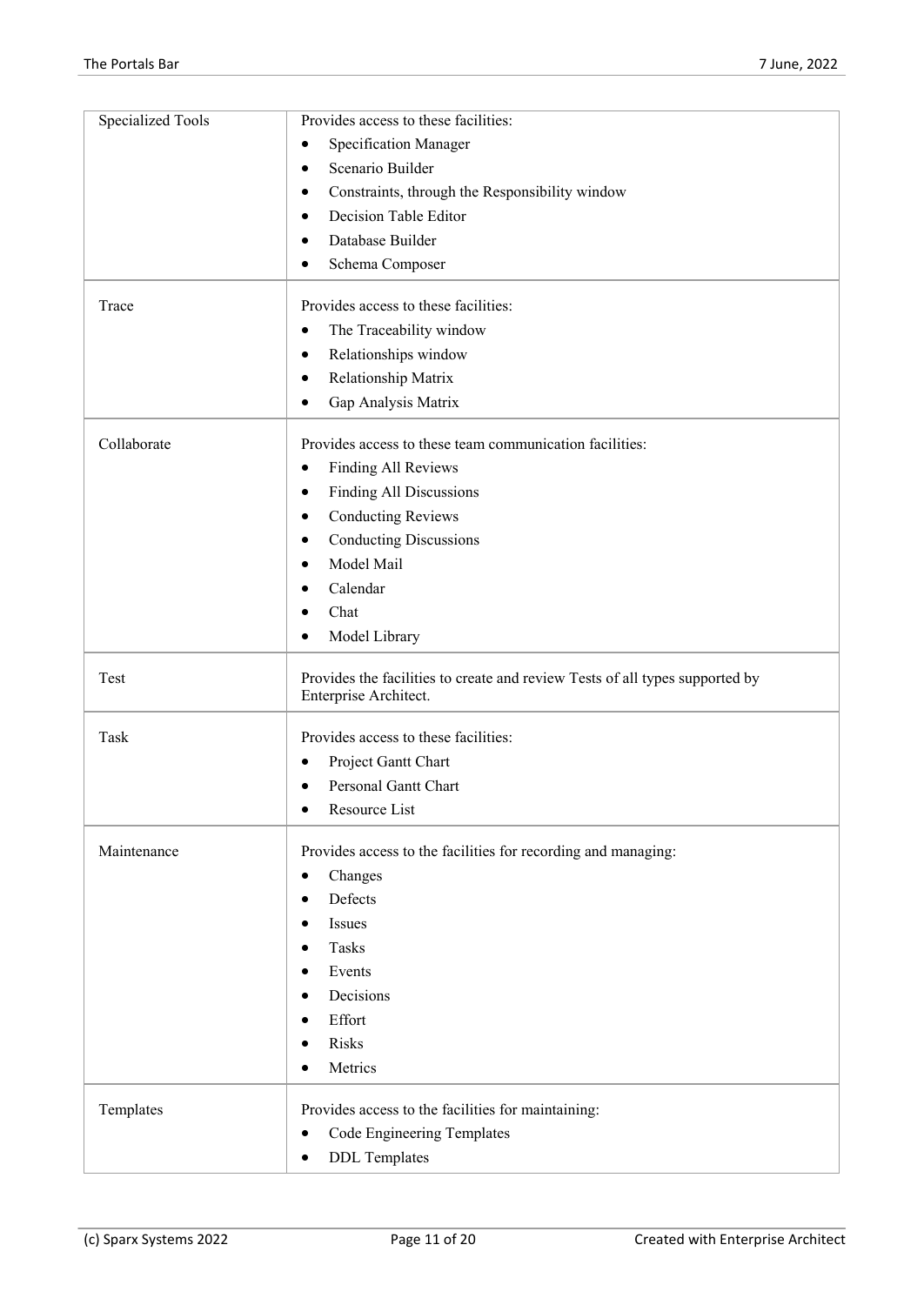|  |  | ----<br><b>HY</b><br>mdiales<br>зниеть<br>.<br>. |
|--|--|--------------------------------------------------|
|--|--|--------------------------------------------------|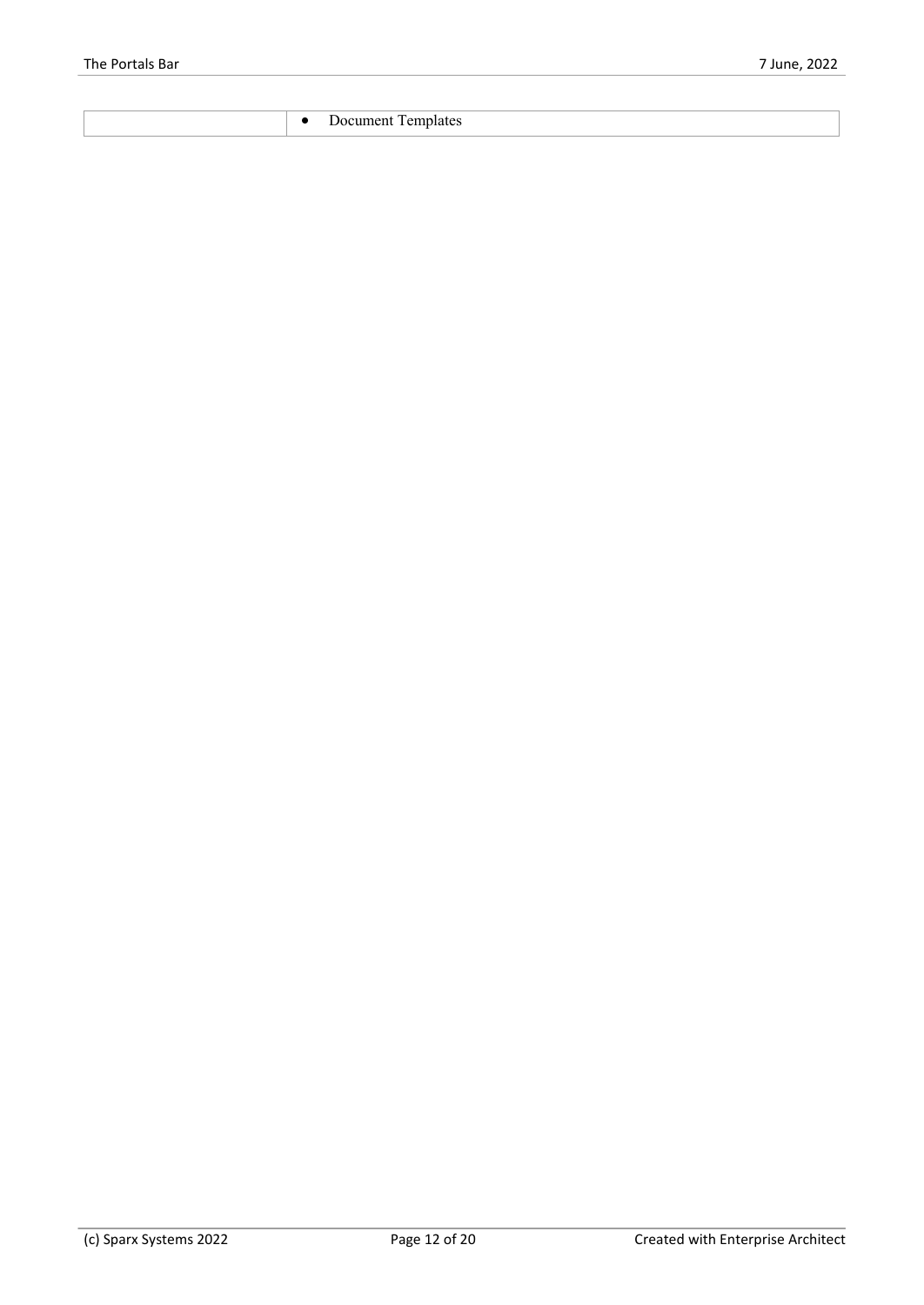## **Extend Portal**

The Extend Portal lists the MDG Technologies currently active in your model, and for each one provides links to the facilities for working with those technologies within Enterprise Architect.

### **Access**

| Ribbon                    | Explore > Portals > Extend                                             |
|---------------------------|------------------------------------------------------------------------|
| <b>Keyboard Shortcuts</b> | $\equiv$ Perspective<br>Shift+Alt+P:<br>Extend                         |
| Other                     | <b>TELESCOPE</b>                                                       |
|                           | $\equiv$ Perspective<br>Portals .<br>▼<br>Navigator Toolbar:<br>Extend |

### **Facilities**

The options provided in this Portal depend on what Add-Ins and MDG Technologies are loaded and active for the model, and what operations are supported between the technologies and Enterprise Architect.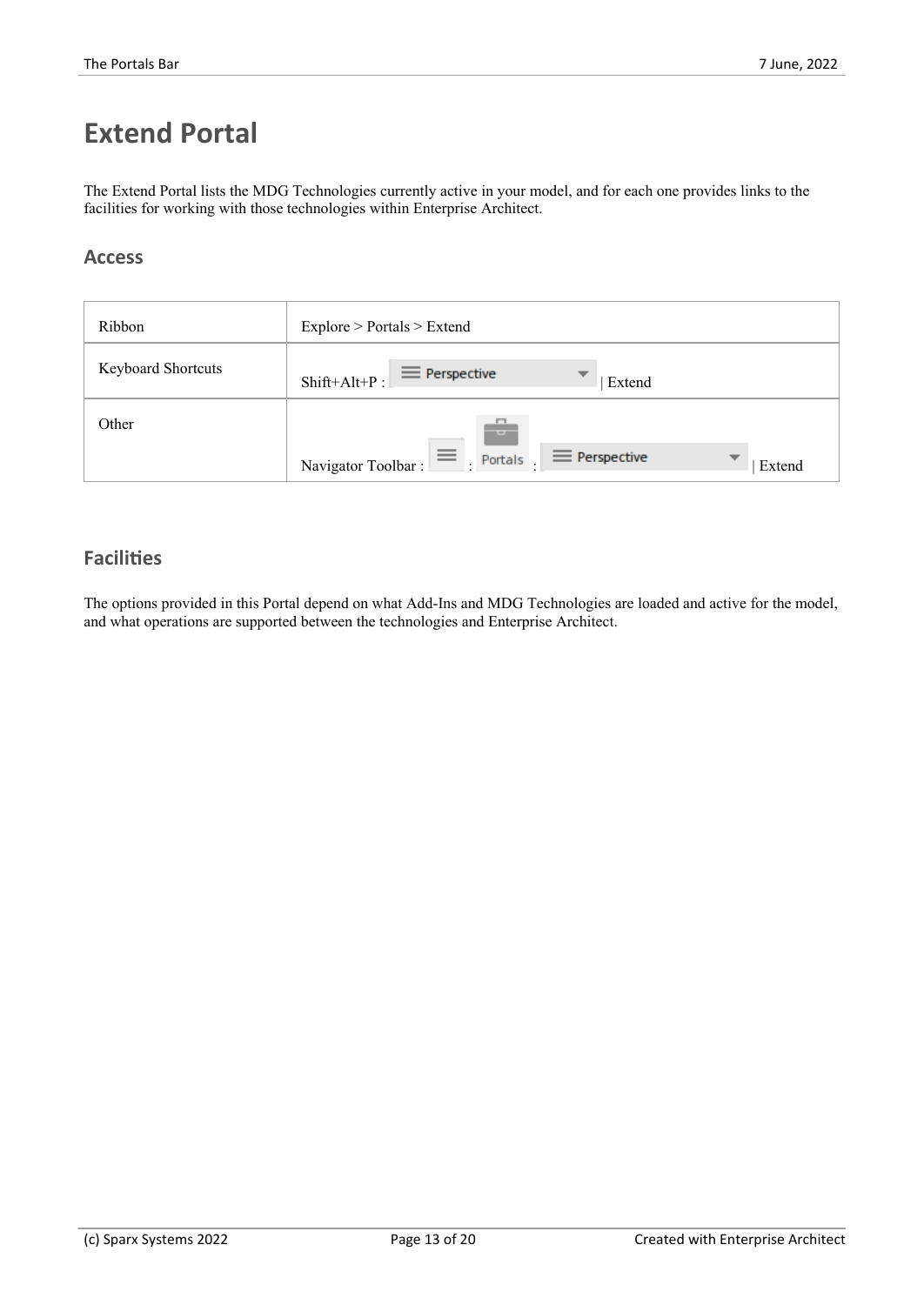### **Execute Portal**

The Execute Portal provides links to the facilities of the system that help you to:

- · Perform Execution Analysis on your model building and running the Analyzer scripts
- Record, Profile, Debug and Simulate the execution of your modeled application
- Access various windows that display specific aspects of debugging an application
- · Run a number of searches for information on recent Simulations

#### **Access**

| Ribbon                    | Explore > Portals > Executive                                                         |
|---------------------------|---------------------------------------------------------------------------------------|
| <b>Keyboard Shortcuts</b> | $\equiv$ Perspective<br>▼<br>Shift+Alt+P:<br>$\blacktriangleright$ Execute            |
| Other                     | $-1$                                                                                  |
|                           | $\equiv$<br>$\equiv$ Perspective<br>Portals<br>▼<br>Navigator Toolbar:<br>$>$ Execute |

| Category                  | <b>Options</b>                                                                                                                                                    |
|---------------------------|-------------------------------------------------------------------------------------------------------------------------------------------------------------------|
| <b>Execution Analyzer</b> | These options provide the facilities to create and execute scripts for building,<br>running and testing an application. Select:                                   |
|                           | Edit Build Scripts - to display the Execution Analyzer window, from which<br>$\bullet$<br>you can select a Build Script to edit                                   |
|                           | Open Source File - to display the 'Open Source File' browser from which you<br>select a source file to view, and then display the file content in the Code Editor |
|                           | Merge - to run the Merge script associated with the selected Package<br>$\bullet$                                                                                 |
|                           | Build - to build the selected Package according to the active Build Script<br>$\bullet$                                                                           |
|                           | Deploy - to run the deployment script associated with the selected Package<br>$\bullet$                                                                           |
|                           | Run - to run the executable script associated with the selected Package                                                                                           |
|                           | Test - to run the testing script associated with the selected Package                                                                                             |
| Simulator                 | The options in this section open a number of windows that you might use in a<br>Simulation session. Select:                                                       |
|                           | Simulator to open the Simulation window                                                                                                                           |
|                           | Triggers and Events to open the Simulation Events window                                                                                                          |
|                           | Breakpoints - to open the Breakpoints $&$ Markers window<br>٠                                                                                                     |
|                           | Local Variables - to open the Locals window<br>٠                                                                                                                  |
|                           | Call Stack - to open the Call Stack window                                                                                                                        |
|                           | BPS im to open the Configure BPS im window                                                                                                                        |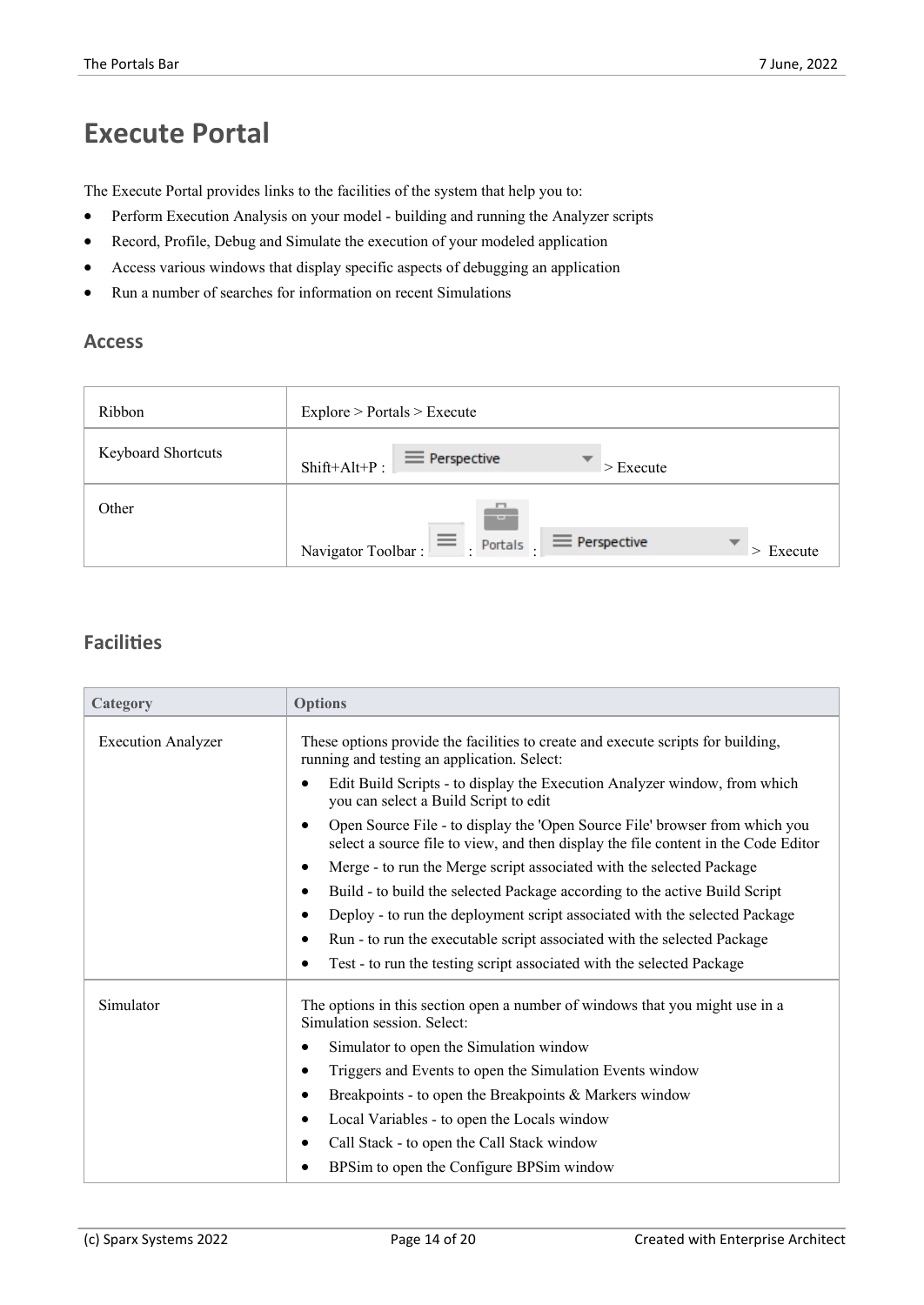|            | SysMLSim to open the Configure SysML Simulation window                                                                                                |
|------------|-------------------------------------------------------------------------------------------------------------------------------------------------------|
| Simulation | The options in this section help you to quickly control a simulation process. Select:                                                                 |
|            | Start Simulation - to start debugging<br>$\bullet$                                                                                                    |
|            | Step - to step over the next line of code after a break                                                                                               |
|            | Step In - to step into a function call in the code                                                                                                    |
|            | Step Out - to step out of a function call                                                                                                             |
|            | Pause - to pause simulation                                                                                                                           |
|            | Stop - to stop the simulation altogether                                                                                                              |
| Debugger   | The options in this section open a number of windows that you might use in a<br>debugging session. Select:                                            |
|            | Debugger - to open the Debug window                                                                                                                   |
|            | Breakpoints - to open the Breakpoints & Markers window                                                                                                |
|            | Call Stack - to open the Call Stack window                                                                                                            |
|            | Local Variables - to open the Locals window                                                                                                           |
|            | Memory - to open the Memory Viewer window<br>$\bullet$                                                                                                |
|            | Modules - to open the Modules window                                                                                                                  |
|            | Watches - to open the Watches window                                                                                                                  |
|            | Object Workbench - to display the 'Object Workbench' dialog                                                                                           |
|            | Debugging Perspective - to display the set of debug windows, dialogs, toolbars<br>and menus that you might use in a debugging session                 |
| Debug      | The options in this section help you to quickly debug a running process or<br>application (through a debug script). Select:                           |
|            | Debug Run - to start debugging                                                                                                                        |
|            | Step - to step over the next line of code after a break                                                                                               |
|            | Step In - to step into a function call in the code                                                                                                    |
|            | Step Out - to step out of a function call                                                                                                             |
|            | Pause - to pause debugging                                                                                                                            |
|            | Stop - to stop the debugging session altogether                                                                                                       |
| Record     | The options in this section help you to set up, start, record and analyze the<br>execution of the application code developed from your model. Select: |
|            | Recorder to open the Record & Analyze window                                                                                                          |
|            | 'Apply Record Layout' - to open the windows and dialogs that you would use<br>in performing Execution Analysis on your model                          |
|            | 'Start Recording' - to start a manual recording of the current thread during a<br>debug session, managing it using the 'Step' functions               |
|            | 'Stop Recording' - to stop the current recording session                                                                                              |
|            | 'Auto Record Thread' - to begin recording and not stop until either the program<br>ends, you stop the debugger or you click on the 'Stop' icon        |
|            | 'Toggle Display of Execution Point' - to toggle between highlighting the<br>execution point and not doing so                                          |
|            | 'Create Sequence Diagram' - to generate a Sequence diagram from the<br>recording trace                                                                |
| Profile    | The two options in this section are to quickly set up a Profiling session on your                                                                     |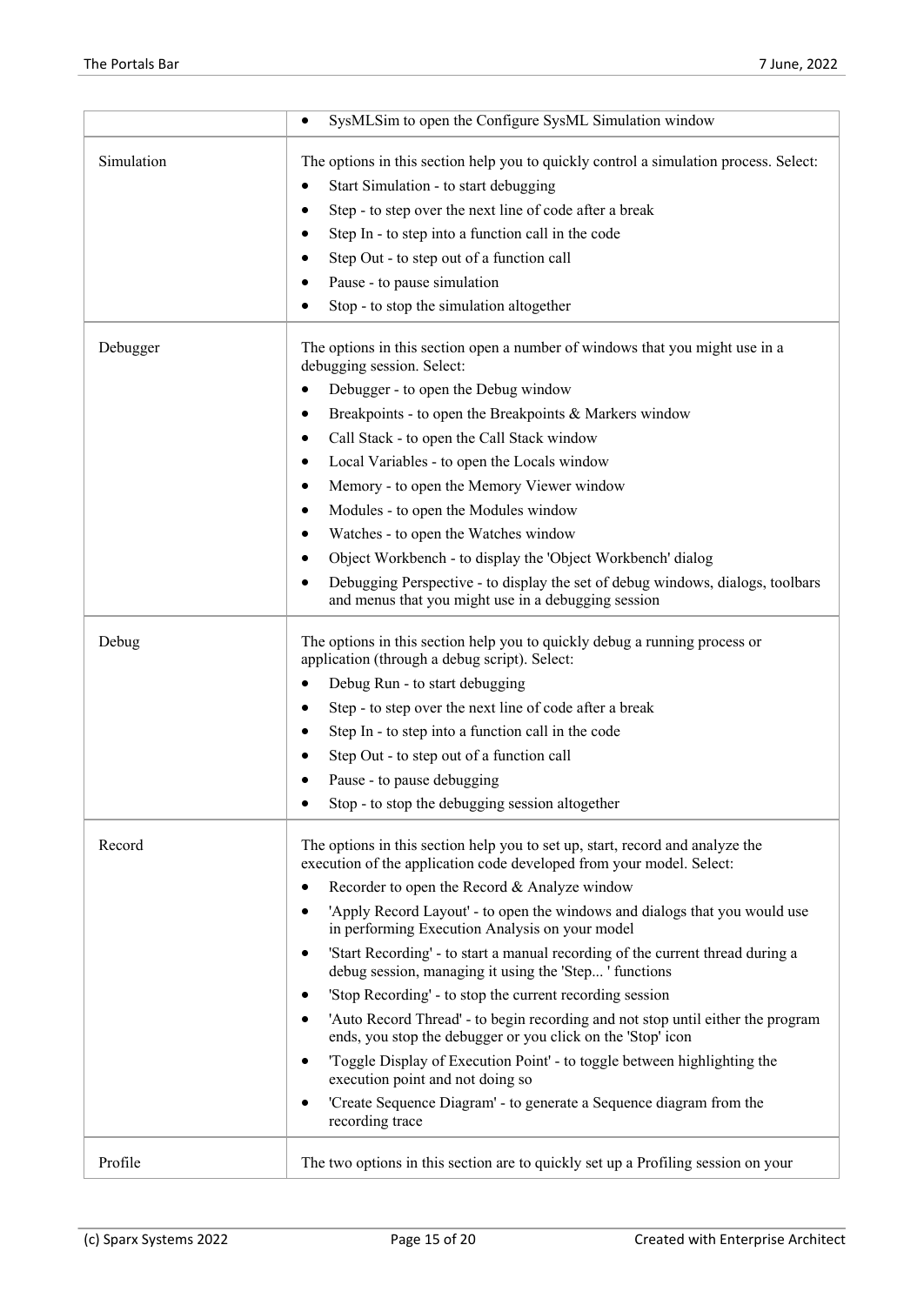| application. Select:<br>Profiler - to open the Profiler window<br>$\bullet$                                                                                                                                                                                                                                                                                                      |
|----------------------------------------------------------------------------------------------------------------------------------------------------------------------------------------------------------------------------------------------------------------------------------------------------------------------------------------------------------------------------------|
|                                                                                                                                                                                                                                                                                                                                                                                  |
|                                                                                                                                                                                                                                                                                                                                                                                  |
| Apply Profile Layout - to display all windows and dialogs that you might use<br>$\bullet$<br>in profiling the execution of your application                                                                                                                                                                                                                                      |
| Code<br>The options provided in this section help you to create, edit and debug code.                                                                                                                                                                                                                                                                                            |
| Scripting - displays the Scripting window for creating scripts within script<br>$\bullet$<br>groups                                                                                                                                                                                                                                                                              |
| Source Code Editor - displays the Source Code Editor, which helps you to<br>$\bullet$<br>view, edit and maintain your source code directly inside Enterprise Architect                                                                                                                                                                                                           |
| Language Grammars - displays the Grammar Editor for writing and editing a<br>$\bullet$<br>grammar for code imported in a new programming language                                                                                                                                                                                                                                |
| Search Files - displays the Find in Files window for searching the content of<br>$\bullet$<br>selected files, or using the Code Miner                                                                                                                                                                                                                                            |
| Testpoints to open the Testpoints window<br>Test                                                                                                                                                                                                                                                                                                                                 |
| <b>XSLT</b><br>XSLT Editor/Debugger - displays both the XSLT Debugger screen and the<br>$\bullet$<br>System Output window at the XSLT Transformation tab, for converting an<br>input document into XML or other document types using an XSLT Stylesheet;<br>the transformation is modeled in an XML Transform diagram, from which you<br>can debug and/or execute the stylesheet |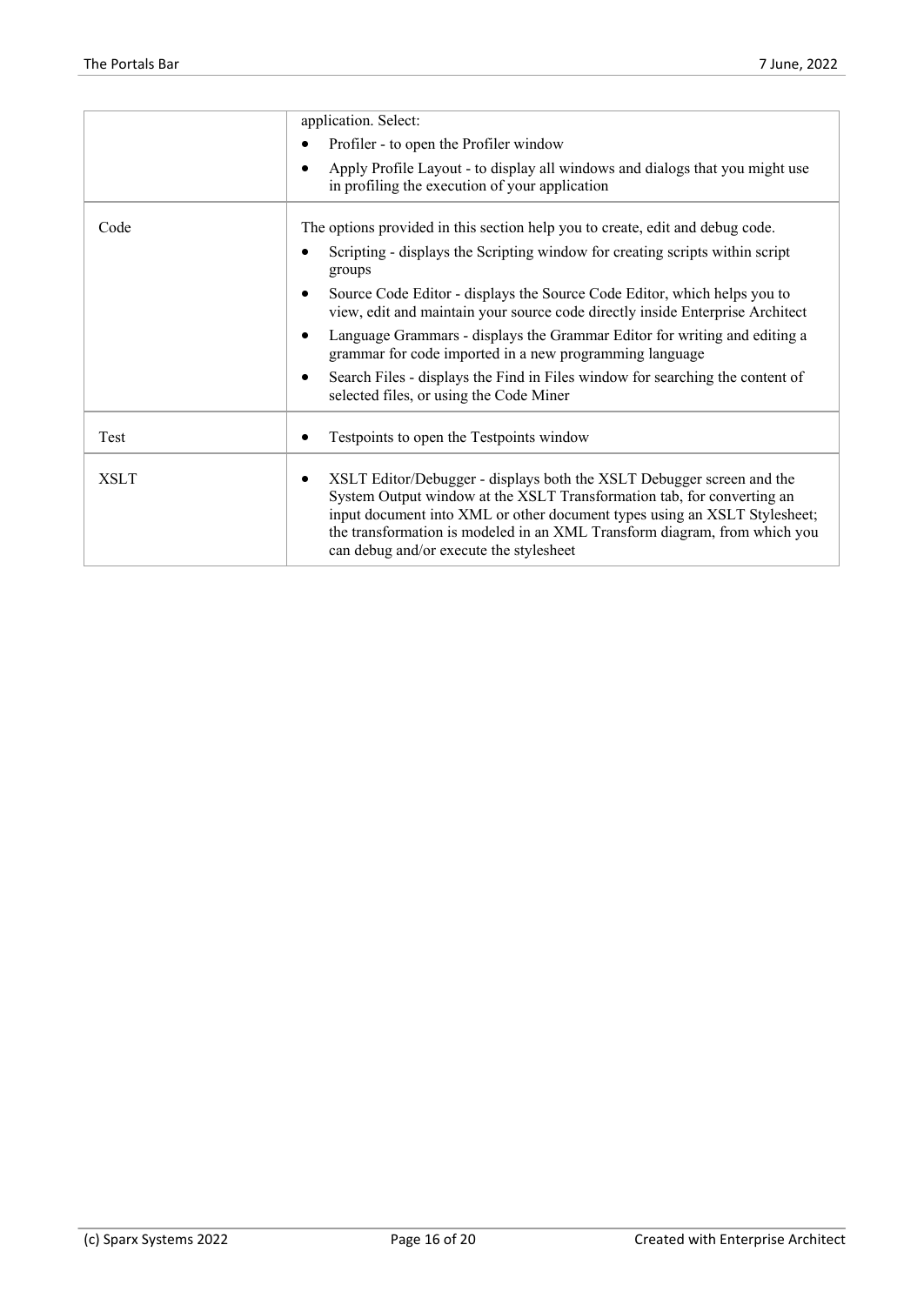# **Guidebook Portal**

The Guidebook Portal provides access to a library of PDF documents held on the Sparx Systems website. These documents discuss specific areas of Enterprise Architect's functionality and use. The documents are grouped according to the area of work they support, namely:

- · Basics
- Repository
- Modeling
- · Domains
- Guides (for Business Analysis, Business Modeling and Enterprise Architecture)
- Project Management
- **Publishing**
- **Simulation**
- **Execution**
- Automation

To open a document, double-click on the document name.

### **Access**

| Ribbon                    | Explore > Portals > Guidebook                                                                                               |
|---------------------------|-----------------------------------------------------------------------------------------------------------------------------|
| <b>Keyboard Shortcuts</b> | $\equiv$ Perspective<br>▼<br>$Shift+Alt+P:$<br>$\geq$ Guidebook                                                             |
| Other                     | n<br><b>COLL</b><br>$\equiv$ Portals<br>$\equiv$ Perspective<br>$\overline{\phantom{a}}$<br>Navigator Toolbar:<br>Guidebook |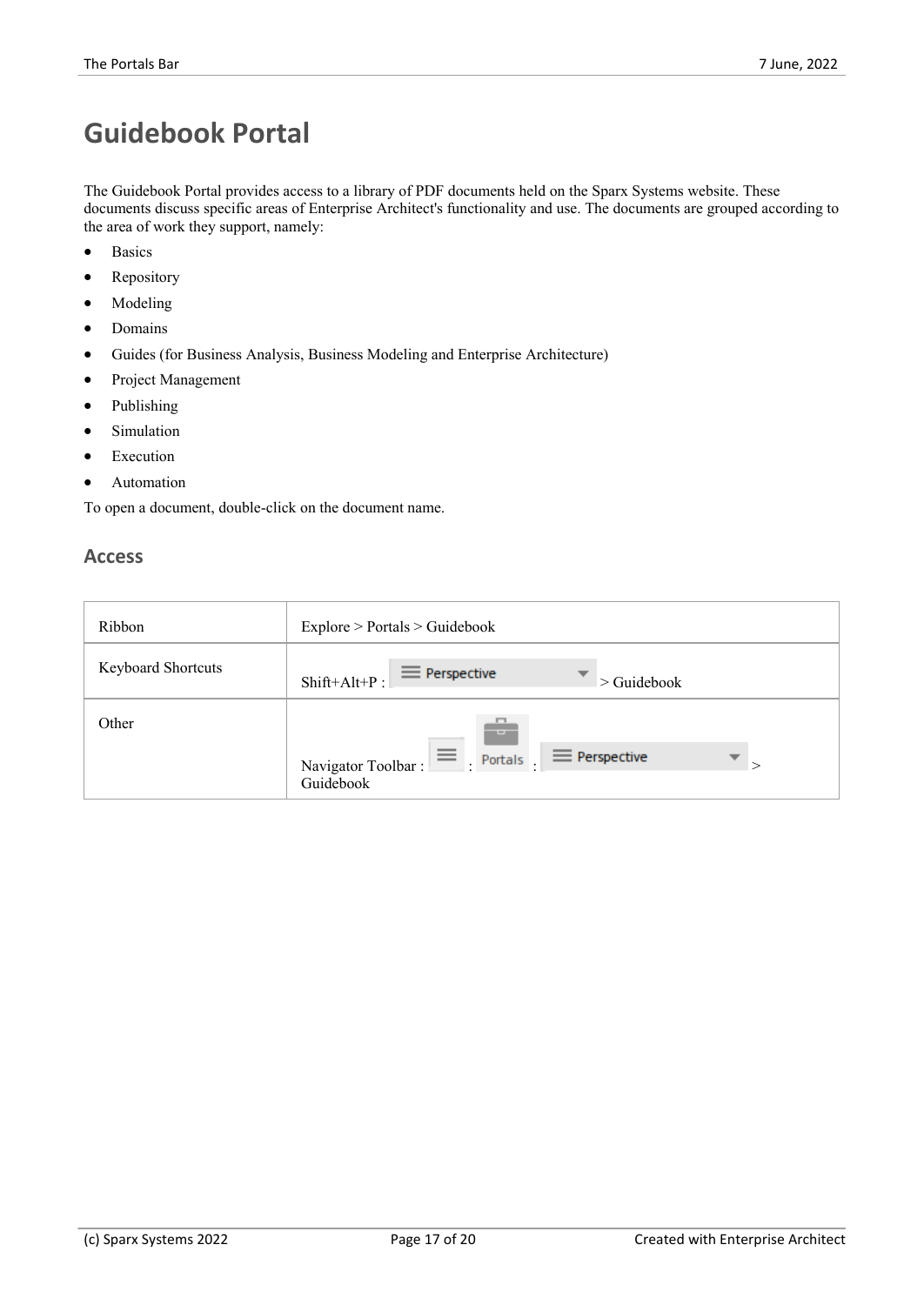# **Learning Portal**

The Learning Portal provides links to a number of useful Help pages orother web pages on the Sparx Systems website, to present topical information quickly.

The options are organized in a sequence, giving very specific information on a narrow subject such as keyboard shortcuts through increasingly broad discussions of facilities, features and concepts.

### **Access**

| Ribbon                    | Explore > Portals > Learning                                                                                    |  |
|---------------------------|-----------------------------------------------------------------------------------------------------------------|--|
| <b>Keyboard Shortcuts</b> | $\equiv$ Perspective<br>$Shift+Alt+P:$<br>$\geq$ Learning                                                       |  |
| Other                     | --<br>$\equiv$<br>$\equiv$ Perspective<br>$\overline{\phantom{a}}$<br>Portals<br>Navigator Toolbar:<br>Learning |  |

| Category              | <b>Options</b>                                                                                                                                                                                                                                                            |
|-----------------------|---------------------------------------------------------------------------------------------------------------------------------------------------------------------------------------------------------------------------------------------------------------------------|
| Quick Reference       | The 'Quick Reference' option provides a set of Help topics that give immediate<br>information on some of the collections of tools of Enterprise Architect, such as<br>shortcut keys or the ribbons.                                                                       |
| Help                  | The options in this group access the top-level topic from each chapter of the Help.<br>Once you have displayed a top-level topic, you can select subordinate topics for<br>more detailed information on a subject, or return to the Index to open a different<br>chapter. |
| <b>Special Topics</b> | These topics describe specific features and facilities of Enterprise Architect, to<br>provide a direct and focused discussion of a facility such as Kanban diagrams or<br>Roadmaps.                                                                                       |
| Guides                | These topics discuss broader subject areas and work concepts, such as Enterprise<br>Architecture, Business Analysis and Business Modeling.                                                                                                                                |
| Webinars              | Select the 'All Webinars' option to open the 'Webinar Registration' page of the<br>Sparx Systems website, which:                                                                                                                                                          |
|                       | Describes upcoming webinars (real-time seminars hosted via the internet)<br>scheduled by Sparx Systems, and                                                                                                                                                               |
|                       | Provides links to the registration form, for you to register your participation in<br>a webinar                                                                                                                                                                           |
| About                 | The options in this section provide access to a range of useful Sparx Systems web                                                                                                                                                                                         |